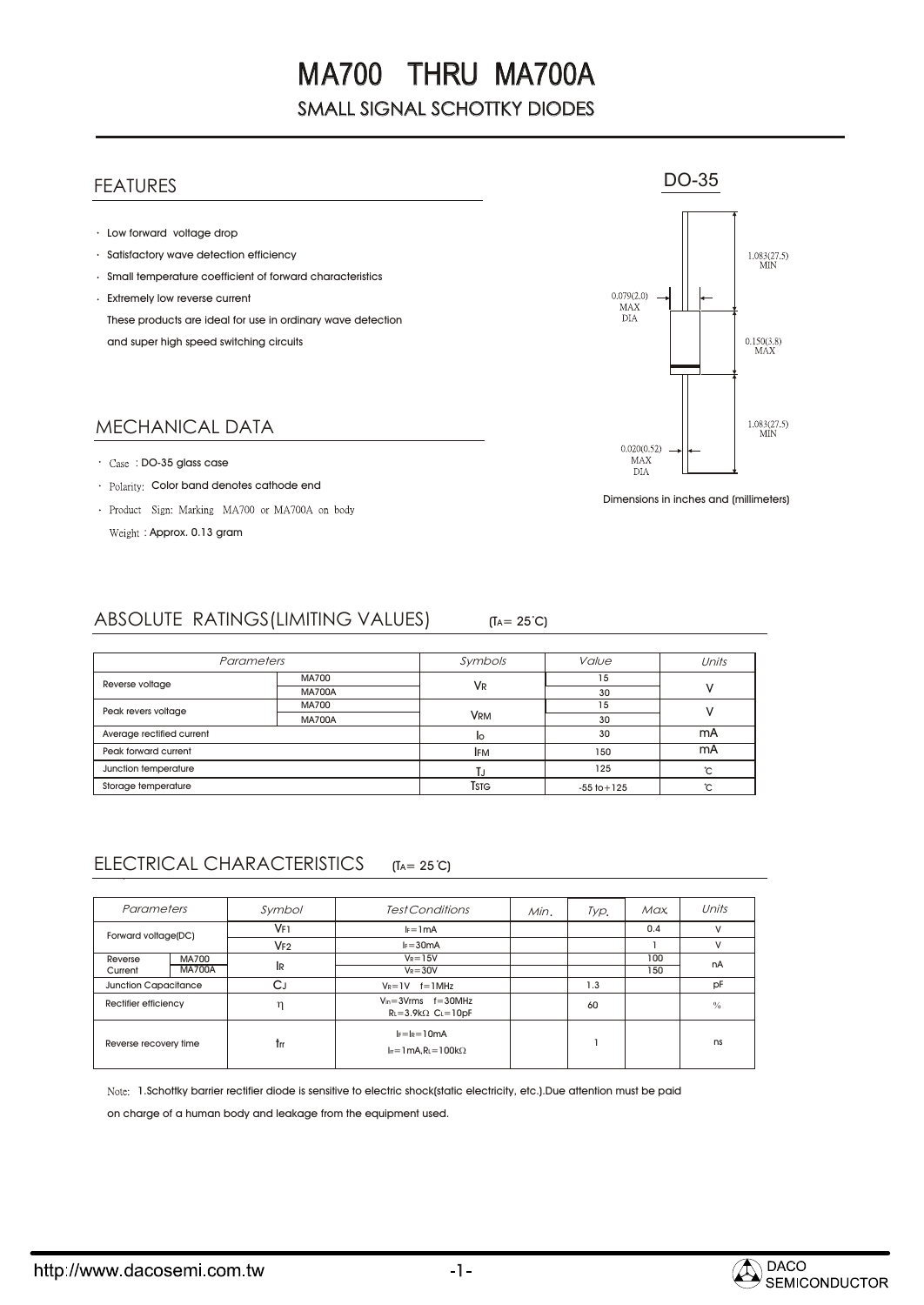# RATINGS AND CHARACTERISTICS CURVES MA700 THRU MA700A



Figure 1. Forward voltage VS. forward current

Figure 2. Forward voltage VS.Ambient Temperutu



Figure 3. MA700 Reserse characteristics



Figure 4. MA700 Junction Capacitance